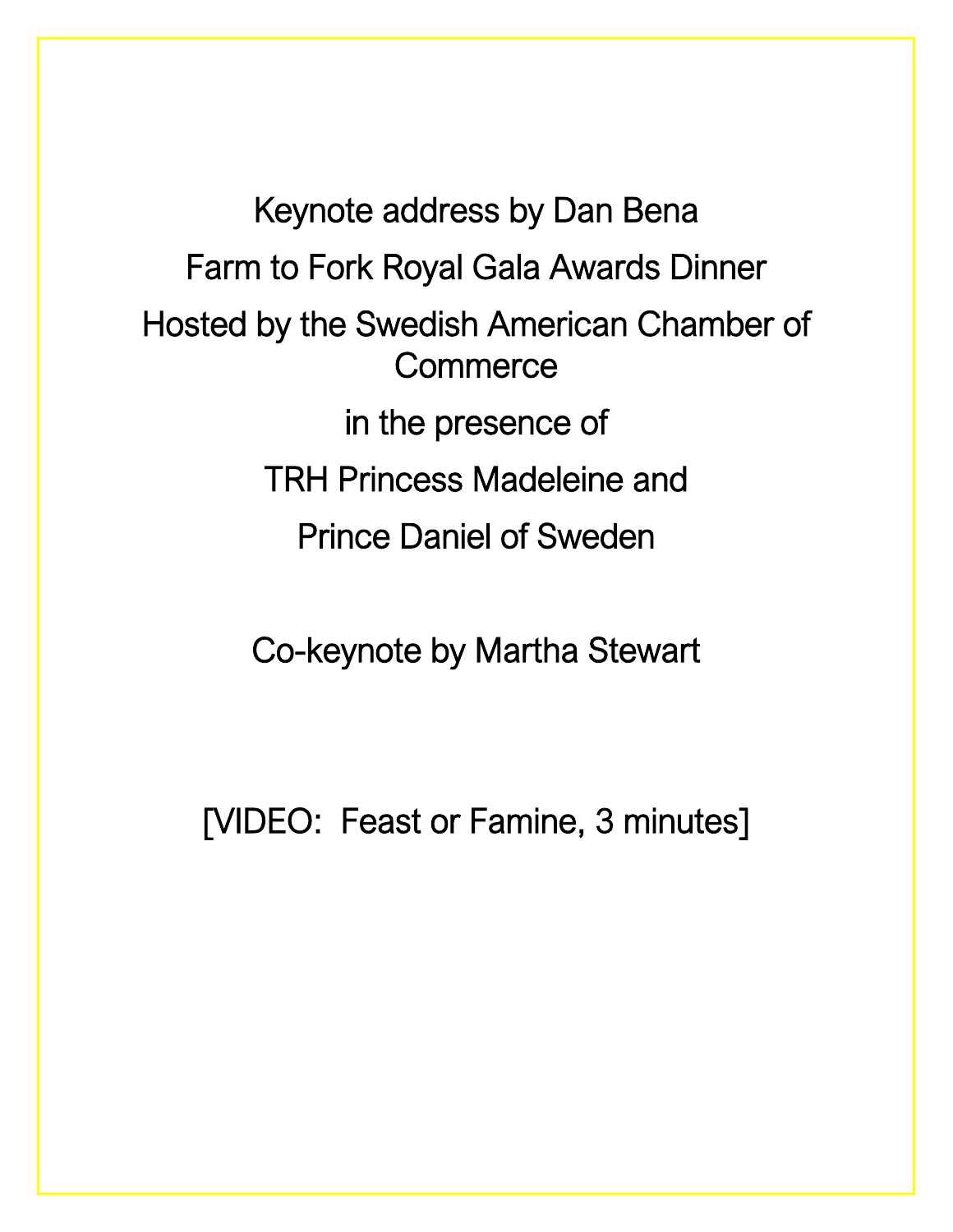Thank you, Your Royal Highnesses, for having the vision and long-standing commitment to the cause of sustainable agriculture, environmental stewardship, and healthy lifestyles.

Thank you, also, to the Swedish-American Chamber of Commerce for hosting such a remarkable gathering not only at this Royal Gala, but also at what I am sure will be a significant and impactful "Farm to Fork" Symposium over the next couple of days.

Thank you finally to the organizers and sponsors of this event, and to my fellow keynoter, Ms. Martha Stewart, for her always insightful comments.

I thought the video, from Professor Jonathan Foley, was an appropriate way to set the context for this evening and for the next couple of days. The messages are clearly not easy to hear, and even more difficult to see—when confronted with the daunting statistics of having to feed an increasingly populous world.

Indeed, this week we have reached the well-publicized seven-billion mark of global population—well before 2050, when we expect to have an additional two billion! We currently face the paradox of one billion people hungry, while one billion are overweight or obese.

Clearly…our global food system needs serious correction.

In the video, we saw reference to what is needed to help solve the global challenges of the magnitude of those we face:

- A global dialog
- Incentives for farmers
- Precision agriculture, water recycling, and better tillage

The great news is that, across the world, we are seeing the necessary elements for genuine solutions. Certainly, Sweden has been leading the charge.

You have achieved, with Japan and Australia, among the highest life expectancies in the world…the complete elimination of hunger…and access for most of the population to healthy diets all within a national commitment to sustainable development!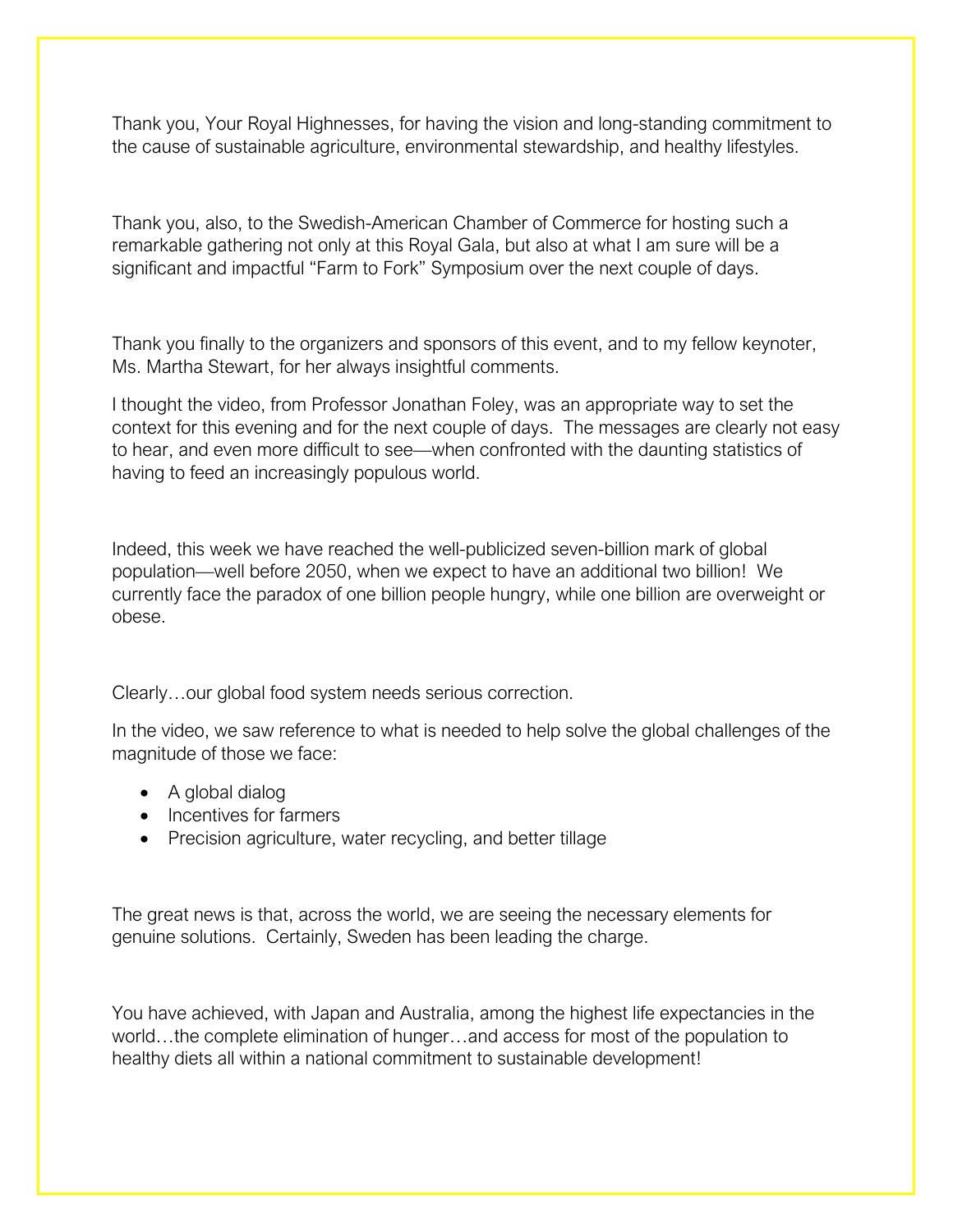And Sweden has been on the forefront of taking their ideas global! 20 years ago, the Sundsvall Conference, on the eve of Rio, highlighted for the first time the intimate links between health and environmental sustainability—a theme which, since then, continues to be supported by the Swedish government.

Major global private and public players, many working through the World Economic Forum's New Vision for Agriculture and including PepsiCo, Yara, SwissRe, WWF, and the International Food Policy Research Institute are realizing the need to focus on the nexus of agriculture, environment, and health and nutrition.

A few examples:

The recent report from the Chicago Council on Global Affairs, entitled, "Bringing Agriculture to the Table: How Agriculture and Food Can Play a Role in Preventing Chronic Disease."

According to the report, the agriculture and food system plays a significant role in the illness and early death that arise out of the imbalanced diets, empty calories, and overconsumption that are rampant in high- and middle-income countries and increasingly apparent in the nutrition and epidemiological transitions under way in developing countries.

This report describes the links between agriculture and health and demonstrates that agriculture's long-term success in surpassing the growth of demand with greater production—though not yet in Africa—is a *necessary* but not sufficient response for modern societies. Long-term human and environmental health should also be goals of agriculture.

An even more recent report by this same organization, entitled "Girls Grow: A Vital Force in Rural Economies" explicitly describes the need to empower adolescent girls to prepare them for their significant role in society—and at the nexus of agriculture, health, and environment.

Specifically, the report suggests that, as future farmers, adolescent girls and women are the key to fully realizing the productive potential of agriculture.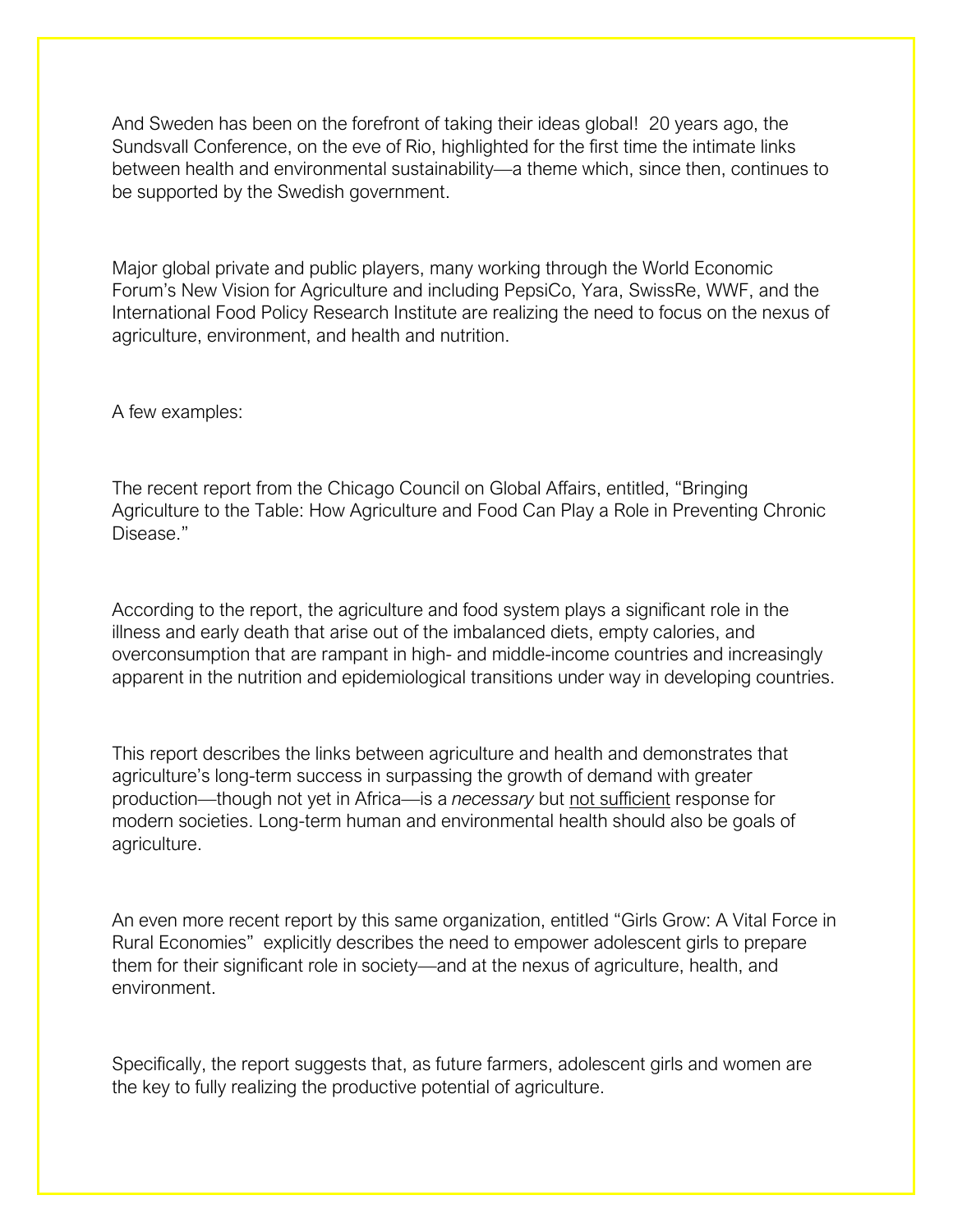If, the report suggests, women farmers were given the same access to productive resources as men, the results could be significant. Some estimates:

- Women's agricultural yields could increase by 20 to 30 percent.
- National agricultural output could increase by 2.5 to 4 percent. And,
- The number of undernourished people could be reduced by 12 to 17 percent.

In fact, our own nutrition team has developed iron-fortified products for the low income consumer in India specifically aimed at reaching young women and girls so that their health and productivity--and that of their children--could increase. Results—though still early--are positive.

We saw in the video the admonition for a global dialog, with everyone represented at the table.

Earlier this year, the International Food Policy Research Institute convened a meeting of scientists and policy makers in Delhi to do just that, with the specific objective to "'change the conversation,' to encourage greater attention to the agriculture / nutrition / health nexus."

In their interim report, the need for study at the nexus is clear. I quote:

"The connections between nutrition and health are obvious, but there are additional close connections between agriculture and nutrition, and also between agriculture and health. Productive farming systems tend to reduce rural poverty, bringing positive benefits for both nutrition and health. At the same time, farming systems without crop diversity can be a source of unbalanced nutrition, and some agricultural activities bring health risks in the form of occupational exposures to toxic chemicals, consumer exposures to chemical residues, and the downstream pollution of drinking water. Poor health can also reduce the productivity of labor in farming, reinforcing poverty and food insecurity, posing greater risks in turn to health."

These are only a few of many examples which—thankfully—demonstrate the commitment of diverse stakeholders to explore and positively leverage the synergies which exist at the nexus of agriculture, environment, and health.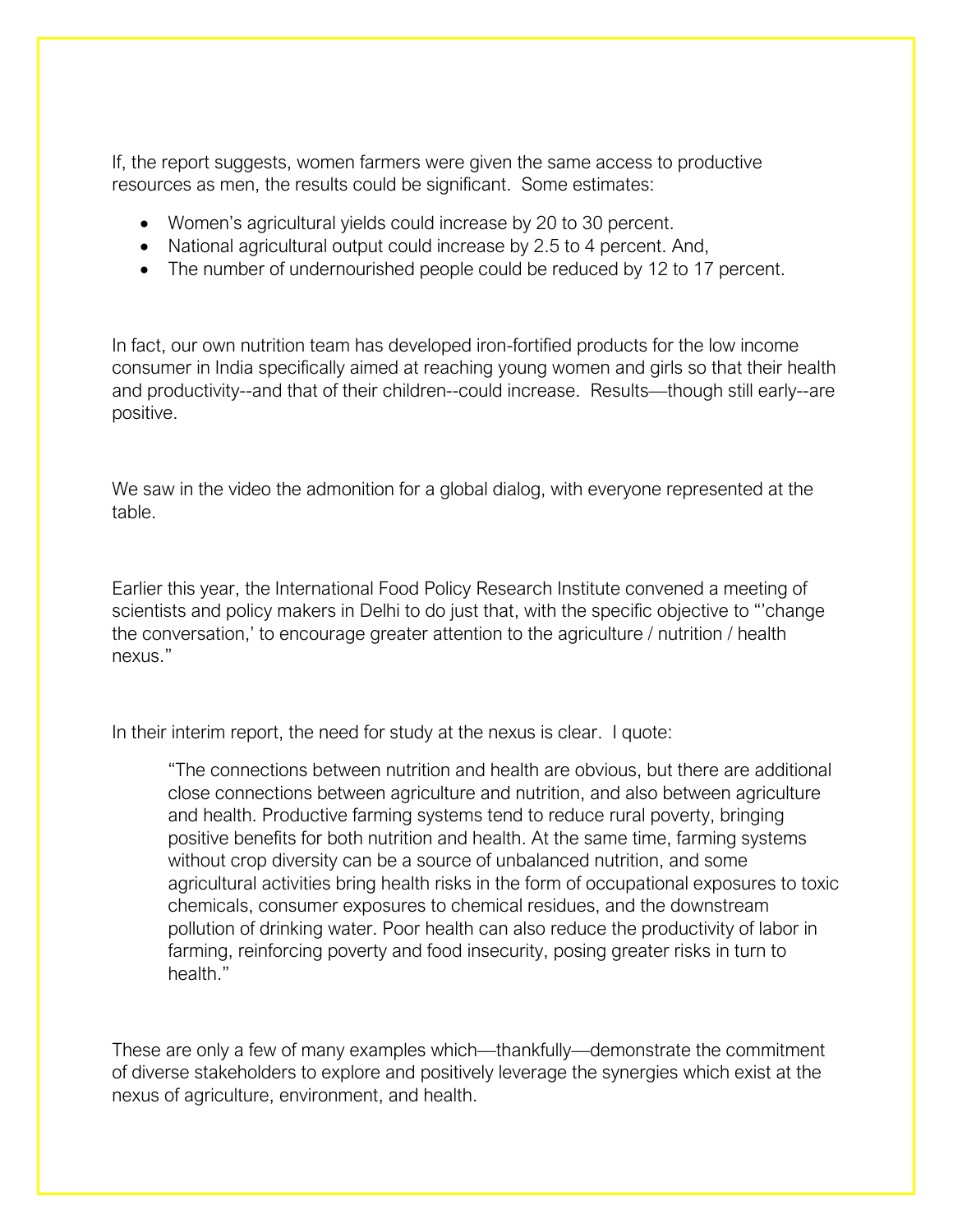And these action-oriented agendas are all underpinned by solid analyses and credible, scientific data.

Take, for example, Jonathan Foley's treatise in this month's issue of Scientific American, entitled, "Can We Feed the World *and* Sustain the Planet?"

He distills the global crises down to three things which must be addressed:

- 1. End hunger
- 2. Double food production by 2050
- 3. Do both while drastically reducing agriculture's damage to the environment

Foley also offers five solutions:

- 1. Stop agriculture from consuming more tropical land
- 2. Boost the productivity of farms that have the lowest yields
- 3. Raise the efficiency of water and fertilizer use worldwide
- 4. Reduce per capita meat consumption
- 5. Reduce waste in food production and distribution

So…five solutions…simple, right?

Obviously, not, but they are solutions, none-the-less. And they provide the beginning of a strategic framework through which real change may be effected.

Couple these very action-oriented, tactical solutions with the higher-level policy recommendations just recently advocated by the World Economic Forum and International Chamber of Commerce joint G20 Task Force.

On the topic of Food Security, the Task Force urges the leaders of the Group of 20 as follows:

• That a 50% increase of investments in food value chains, totaling US\$ 80 billion from both the public and private sectors, is critical to reach by 2015. This can be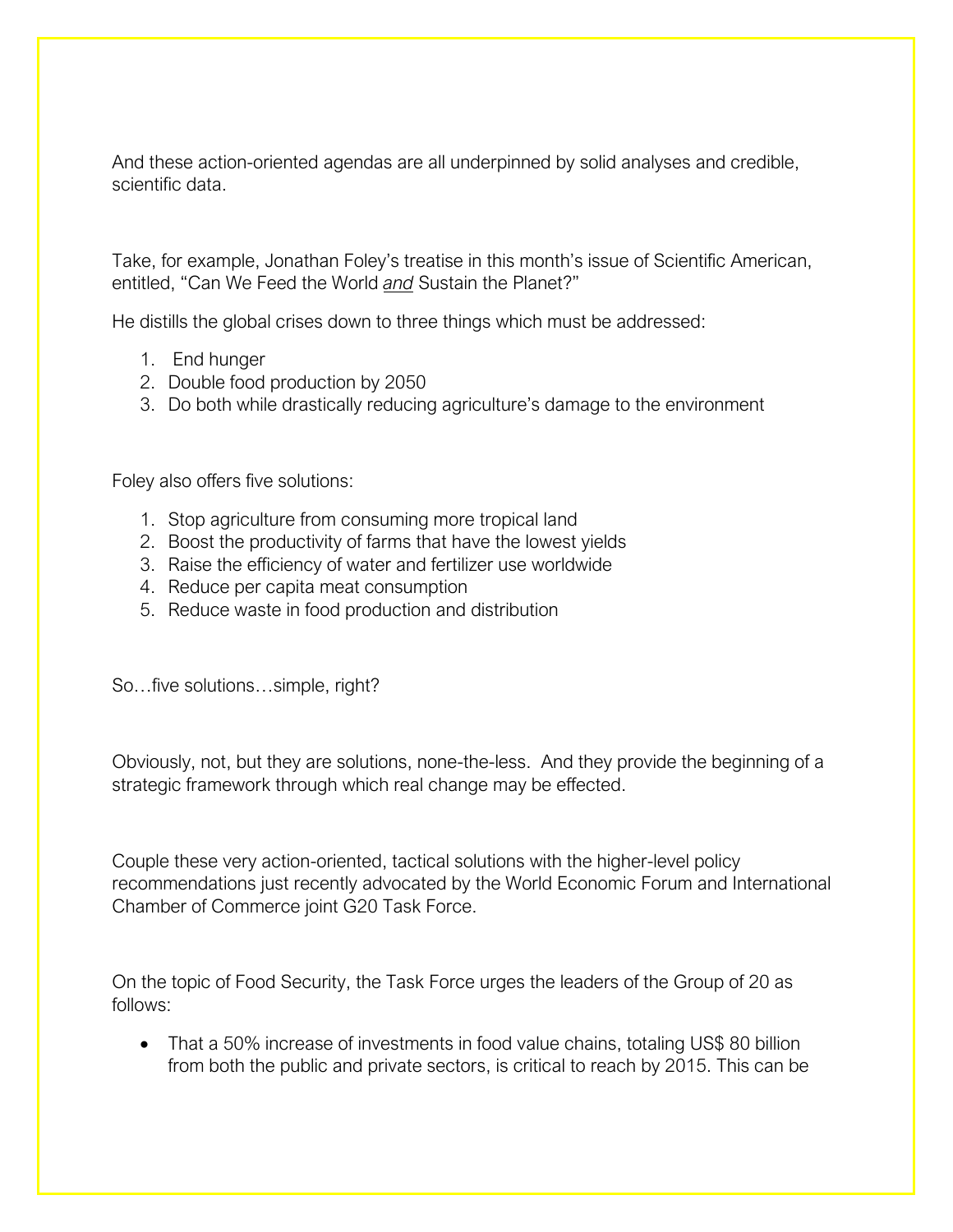achieved by incentivizing private investment through improved risk management and policy solutions, and fulfilling public sector funding commitments.

- That improving the functioning of agricultural markets is a vital and immediate priority. This requires extensive improvement in policy and infrastructure, as well as increased transparency through improved data collection, sharing and monitoring.
- That technology innovation and distribution should be accelerated through partnerships and policy reforms, to address local needs for improved productivity, sustainability and nutrition.
- That environmental sustainability must be integrated as a core objective into all agricultural activity, addressing climate, water, land and waste issues through policy incentives, technology innovation, partnerships and best practices.
- And that a major shift to improve nutrition should be undertaken, engaging private sector technology, communications and distribution capacities also in partnership with other stakeholders.

The Task Force readily admits that many of the policies recommended above will require deeper public-private cooperation for them to be shaped and executed successfully, and that industry is willing to take an active role in defining and implementing these programs, in partnership with governments, farmers, civil society and other key stakeholders.

One thing which we know for sure was crisply summarized last month at the meeting of the Business Council for the United Nations by US Secretary of the Department of Health and Human Services, Kathleen Sebelius, when she said,

"It's not the responsibility of the food and beverage industry alone to solve these problems…but we can't solve them without you."

Business must be part of the solution. But what exactly *is* the role of industry…or what *can* it be?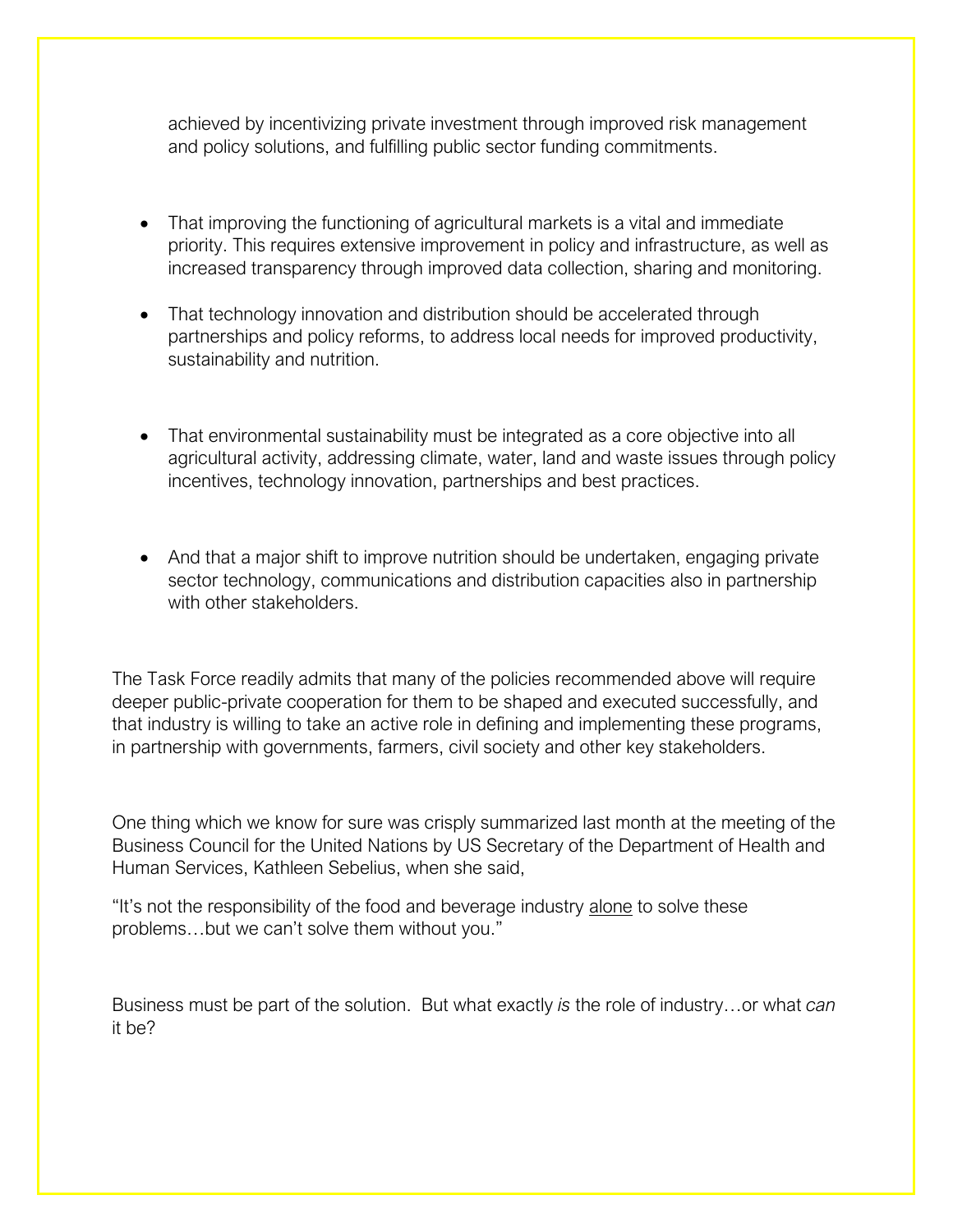If you examine the common elements related to promoting the public good in the context of environment, agriculture, and health, two opportunities for national and state-level intervention emerge, where business can offer legitimate assistance:

- (1) instituting systems to promote the more efficient and effective use of natural resources, to grow more nutritious crops while assisting socioeconomic development, and
- (2) promoting policies and financial vehicles to catalyze access to credit for the underserved. After all, credit is the ultimate common denominator the underlying challenge for much of the world's poor.

In India, PepsiCo's team has educated farmers to adopt an agronomic practice in paddy cultivation called "direct seeding." Rather than growing the seedlings in a nursery, planting them, and then flooding their fields, we are advocating direct seeding, which allows the seed to be planted directly into the ground, bypassing the nursery.

This also removes the need for flood irrigation, reducing water use by as much as 30 percent. We invented equipment to automate this process, and extended direct seeding to over 6,500 acres of paddy fields, saving more than 5 billion liters of water.

There is also a reduction in greenhouse gas emissions in excess of 70% using direct seeding, versus conventional methods.

Growing a staple food crop with farmer engagement, significantly less water, and far fewer greenhouse gas emissions—one example of how the private sector can add value to adaptive mechanisms at the nexus of agriculture, health, and environment.

Just last month, at the Clinton Global Initiative here in New York City, PepsiCo announced a landmark public-private partnership with the United Nations World Food Program and the United States Agency for International Development (USAID) to dramatically increase chickpea production and promote long-term nutritional and economic security in Ethiopia.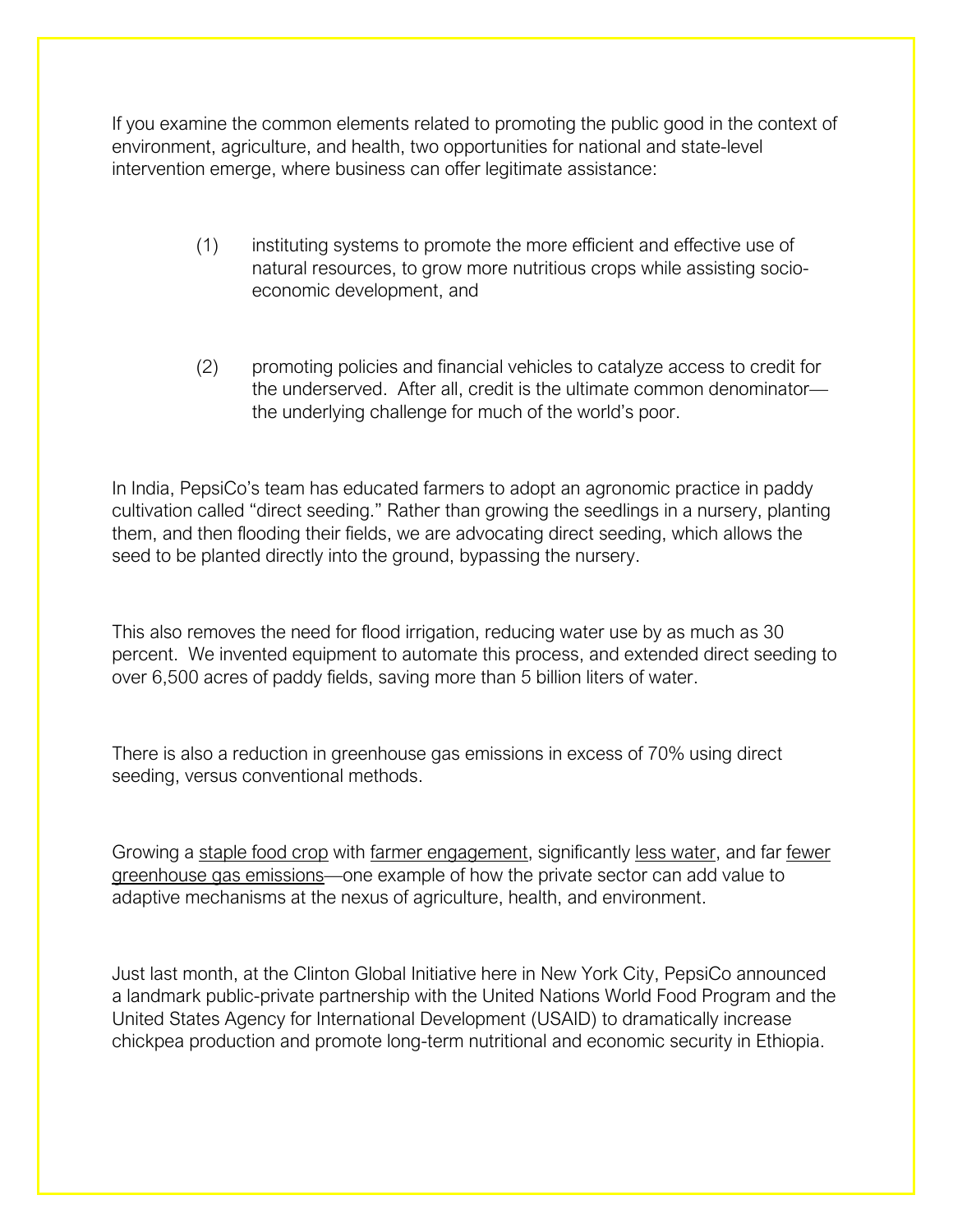The initiative, called Enterprise EthioPEA, supports the Ethiopian government's agriculture sector development plans, and aims to dramatically increase chickpea production to address three distinct needs. Specifically, the project intends to:

- 1. Enable nearly 10,000 Ethiopian farmers to realize a two-fold increase in chickpea yield by applying more modern agricultural practices and irrigation techniques. This initiative will leverage PepsiCo's and USAID's deep agricultural expertise to create new domestic and export markets for Ethiopian chickpeas, and improve the overall quality of the soil farmed.
- 2. Develop a locally sourced, nutrient-rich, ready-to-use supplementary food (RUSF) to address malnutrition. With an initial target to reach nearly 40,000 Ethiopian children, ages 6-23 months, WFP will leverage its mass distribution capabilities to assist those most in need of nutritional support through its existing operational network. In addition, this will contribute to building capacity along the value chain, and will be a commercial opportunity for local manufacturers.
- 3. Scale-up and strengthen the Ethiopian chickpea supply chain, to harness the potential of a domestic and export market and increase the availability of locallyproduced nutritious products for consumers. For PepsiCo, chickpea-based products are an important part of our strategy to build a \$30 billion global nutrition business by 2020, from about \$10 billion today.

The second area where the private sector and national governments can learn from each other and work together is in promoting policies and financial vehicles to catalyze access to credit for the underserved.

With credit—money—the underserved can gain access to water, food, shelter, medicines, and all the building blocks necessary for healthy, thriving communities. At its most base level, money is important for adaptation.

Unfortunately, often the populations in the most need are also thought to represent the highest credit risk, which often precludes the interest of banks and other lending institutions. One of the ways the private sector can assist is in helping to mitigate this risk.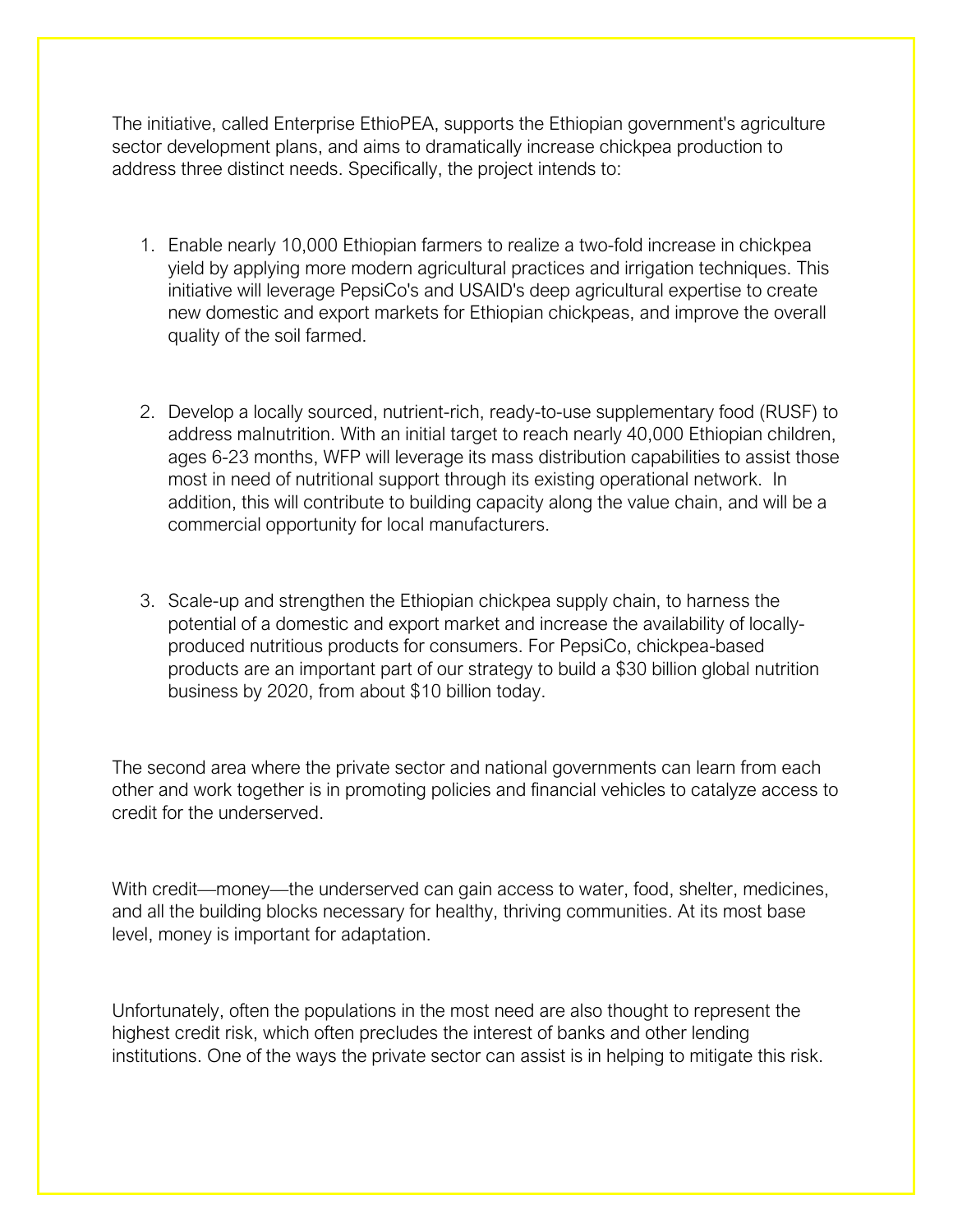One successful approach is to form cooperatives—collaborations of people who all have similar needs—so that there is "power in numbers."

In India, PepsiCo did just this with 11,000 small-holder potato farmers. Our partnership with potato farmers started in 2001, covering 125 farmers in Punjab, with land holdings of 800 acres.

In 2009, we partnered with 12,000 farmers with land holdings exceeding 16,000 acres across seven states. Most farmers were small and marginal, and used age-old cultivation practices.

Through the trust such partnerships have fostered, there has been a substantial increase in farmers' productivity and incomes, as is evidenced by a farmer retention ratio of above 90 per cent.

Our model provides farmers access to insurance, bank finance, and disease control packages and ensures attractive buy-back at pre-agreed prices, enabling them to focus on increasing productivity, and mitigating the impact of natural calamities, like crop disease and drought.

In Mexico, we have partnered with the Inter-American Development Bank (IDB), to spur social and economic growth in 26 countries across Latin America and the Caribbean.

The partnership's inaugural project was launched in Mexico with an agriculture initiative that seeks to significantly expand commercial sunflower production. The project is to create a sustainable market for sunflowers – a once-thriving commercial crop which has diminished in recent years – while providing loans and a source of income for nearly 1,000 Mexican farmers and their families.

For PepsiCo, the sunflowers will provide a source of heart-healthy high-oleic sunflower oil (HOSO) for cooking potato chips, biscuits, nuts and other snacks we produce in Mexico under the Sabritas and Gamesa-Quaker brands.

This five-year partnership marks the first time a private-sector organization has participated in the IDB's innovative regional trust funds for development activities. As part of the sunflower production program, we have committed to purchase 100 percent of the crop, for an estimated \$52 million over seven years.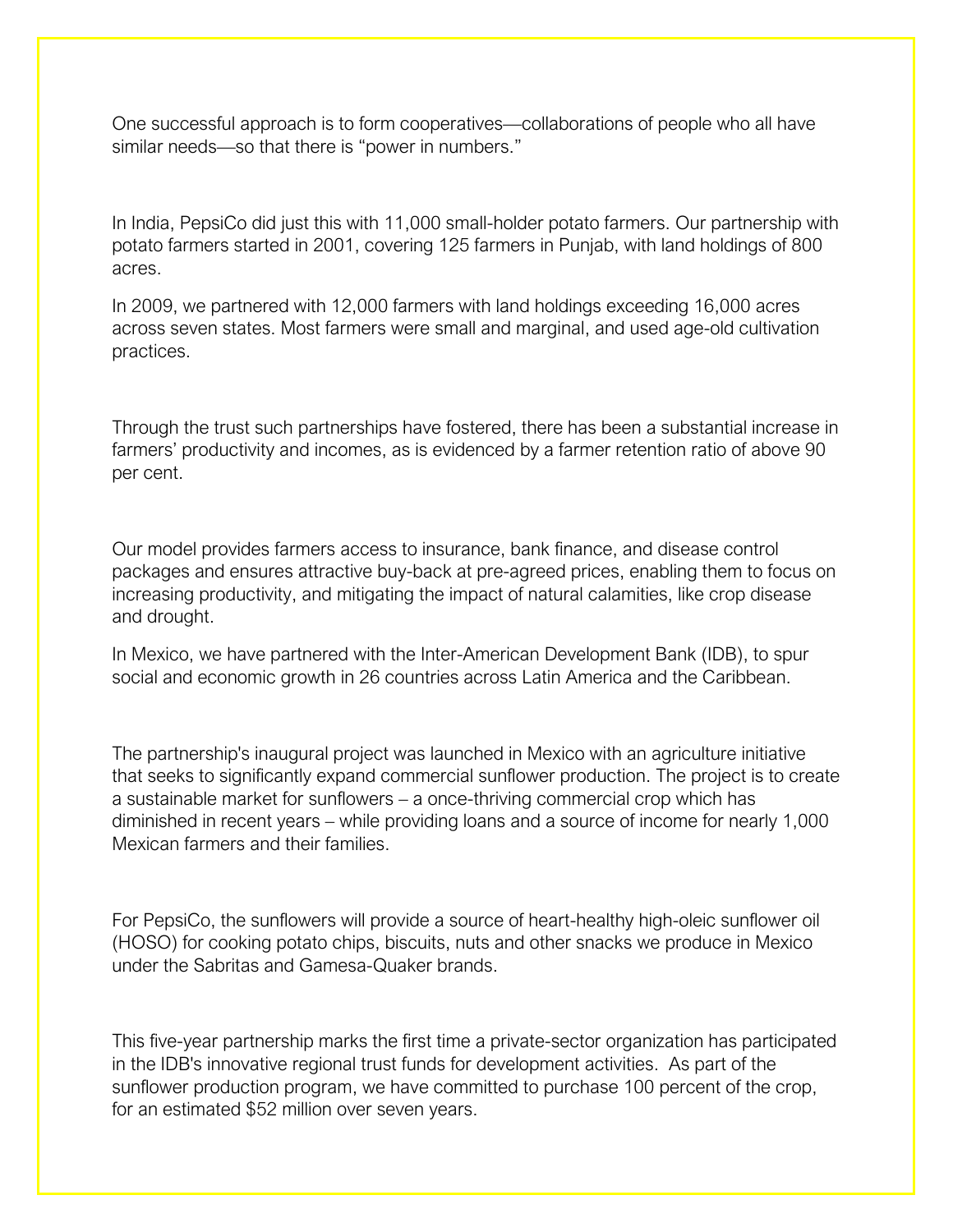Additionally, PepsiCo will invest \$2.6 million to support management of the Mexican sunflower crop and will provide technical training to the small farmers.

Financial partner Agrofinanzas, an institution specializing in supply chain finance, will make available \$40.4 million for microloans to provide the farmers working capital.

The IDB, through its Opportunities for the Majority Initiative, will provide Agrofinanzas a partial credit guarantee for up to \$5 million.

Our plan is to expand this partnership to 5,000 farmers in 2012.

In many ways, this is the proverbial "marriage made in heaven"—or, in more contemporary terms, a great example of Porter's "shared value."

Let me close as I began, with a reference to the opening video, and a reiteration of what will be needed for lasting solutions to myriad crises we face.

First, that the solutions will require *collaboration* by multiple and diverse stakeholders. Those factions who might have been seen as traditional adversaries must find a common ground—a common mission—and work together on the commons for the greater societal good. This is the only way that a lasting and truly sustainable solution will be found.

Second, that the solutions will also require *imagination*. Our countries have given birth to some of the greatest scientific minds in history…from Swedish physicist Anders Celsius, botanist Carolus Linnaeus, and chemist Svante Arrhenius, to American inventor Benjamin Franklin, chemist Linus Pauling, and creator of the Polio vaccine, Jonas Salk.

We must continue to nurture this creativity—we must invest in the leading thinkers of tomorrow; challenge our students and our employees with departing from the "norm" dissuading them from doing things the way they have always been done.

As Albert Einstein has been credited with saying, "If at first the idea is not absurd, then there is no hope for it!"